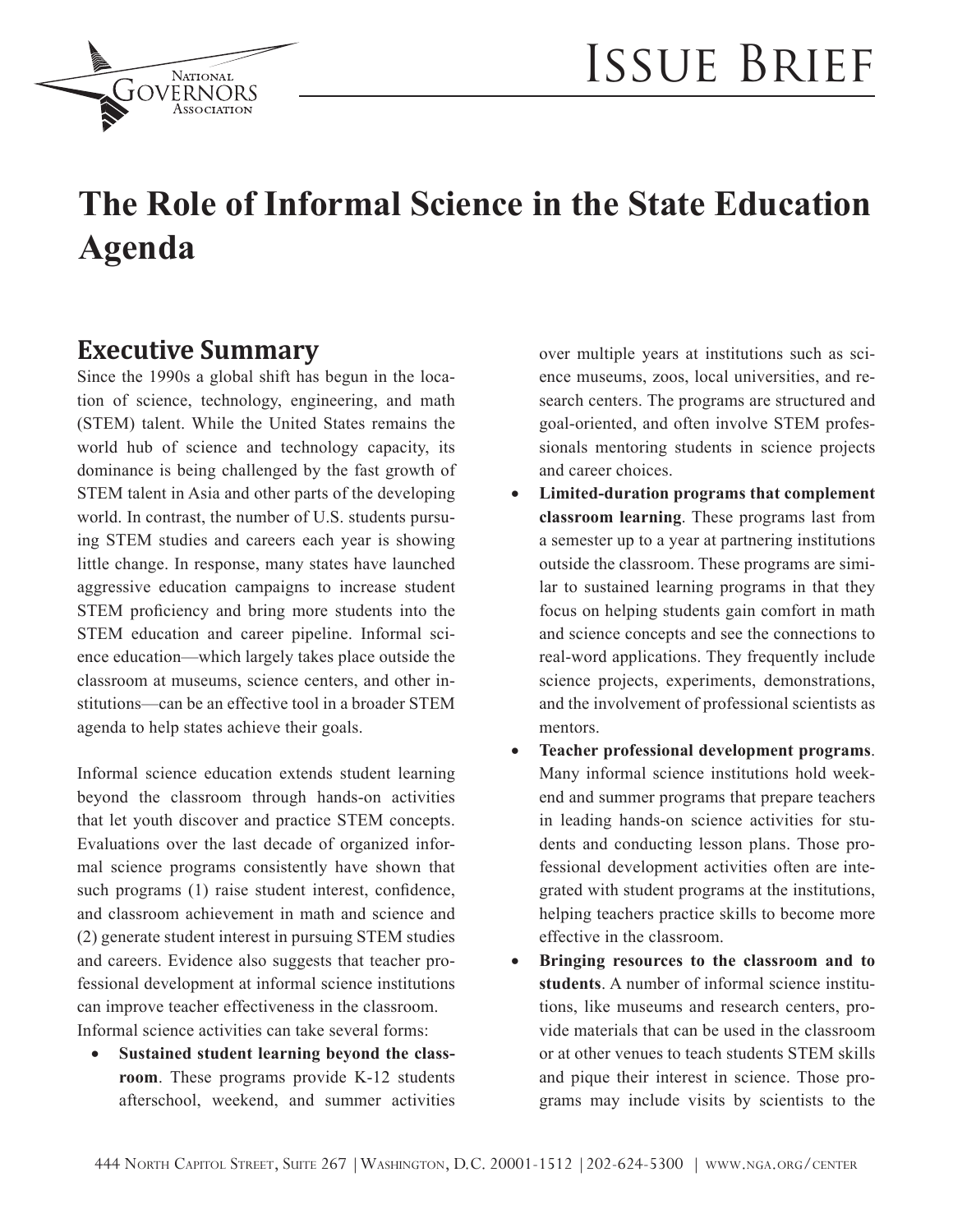classroom to demonstrate and discuss concepts and web-based activities.

Unfortunately, states do not consistently make informal science a partner in the state STEM agenda. Partly that is because states provide only a small share of direct funding to informal science institutions, such as museums, while the majority of funding comes from the federal government, corporate and private foundations, and the general public. However, that same fact also makes informal science a low-cost, high value option for states. Thus, governors pursing a state STEM strategy should consider the following actions:

Explicitly include informal science education as a key part of an action agenda to improve STEM literacy and proficiency among the state's youth. Include representatives from informal science institutions on state STEM advisory councils along with business and philanthropic members. Encourage the councils to identify programs with demonstrated results and recommend options that promote partnerships between formal and informal education institutions. That is similar to the approach taken by the Governor's STEM Advisory Council in Iowa which, among its objectives, seeks to "…collaborate with participants and parties from the public and private sectors to promote STEM education, innovation and careers statewide."<sup>1</sup>

- Continue to support quality informal science programs in the state such as those offered by museums and science centers. In most cases, state funds are matched several times over by other donations and grants to run these programs. Those programs not only complement classroom instruction, but they frequently include teacher professional development, which improves teacher effectiveness.
- Encourage districts to support more projectbased STEM learning in afterschool environments. One example is including a science exit project for middle or high school students similar in nature to the one implemented in New York City schools. Informal science institutions are uniquely positioned to support the activities needed to complete such projects in their afterschool programs.
- Encourage the governor's STEM council or state education agency to oversee the creation of an on-line catalogue of informal science activities offered throughout the state and a compendium of program evaluations. Such a catalogue would be useful to schools, teachers, parents, and students and could help identify if any gaps exist in the type of programs offered.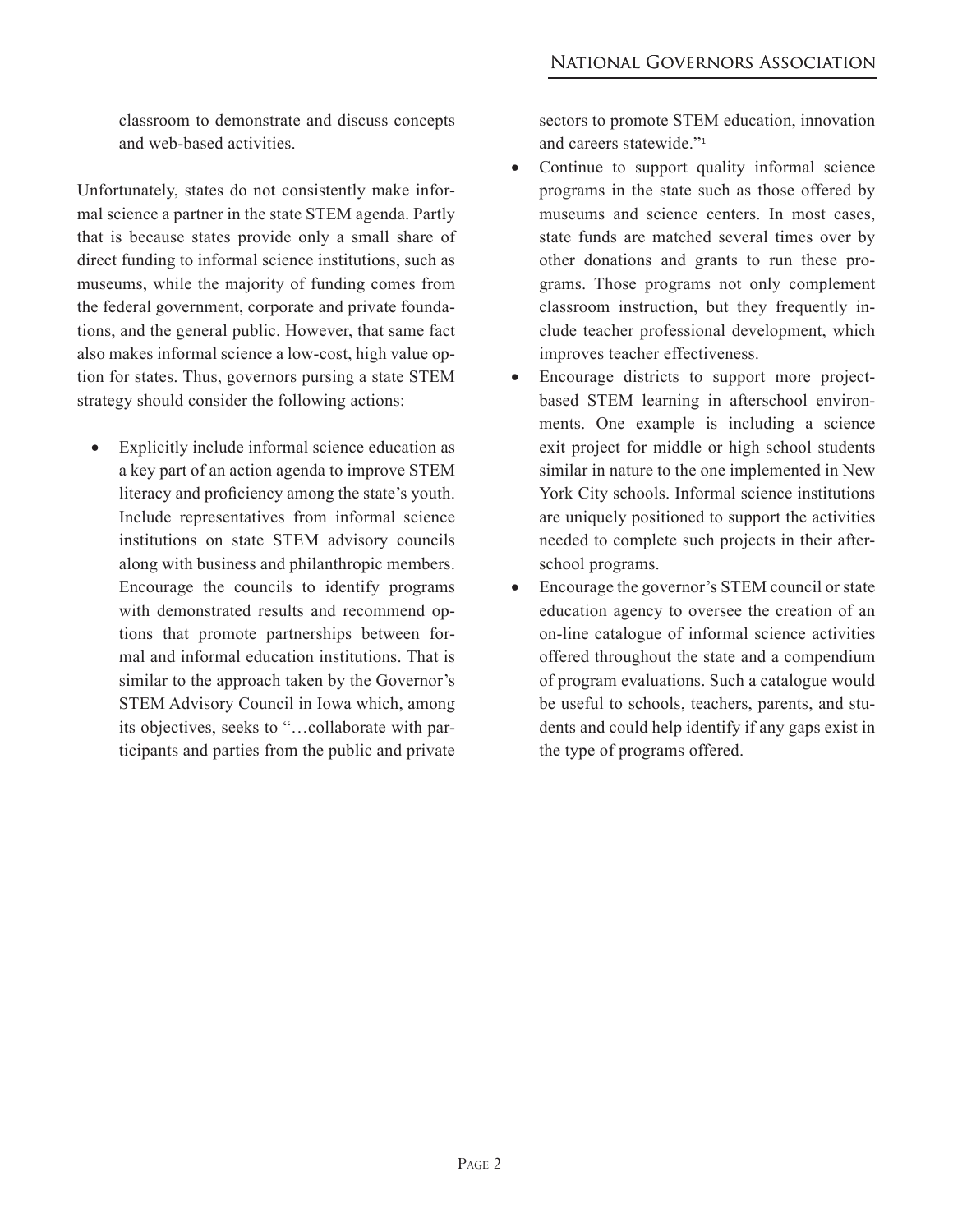### **Introduction**

Many governors have launched initiatives to raise student proficiency in math and science and encourage youth to pursue careers in STEM fields (i.e., science, technology, engineering, and math). Individuals with strong STEM skills play vital roles in technological innovation and economic growth and are rewarded with more secure jobs and higher compensation throughout their lifetimes compared to those without such skills.

Many obstacles stand in the way of improving STEM outcomes, not the least of which is increasing the number of students who are interested in entering the STEM pipeline. Students must be motivated to pursue STEM. They must have time, resources, and opportunities to learn and practice STEM skills. And they must see the connections between STEM knowledge and the real world so they can envision careers. Given that students in grades 1-12 spend only about 18.5 percent of their waking hours in formal classroom environments, spread across multiple subjects, there simply is not enough time for many students to learn STEM skills, apply them, and understand how they relate to potential STEM careers.<sup>2</sup> Informal science can help students overcome those obstacles by generating interest in science, stimulating inquiry through organized activities outside the classroom, and exposing youth to the opportunities that STEM knowledge presents. Informal science experiences can help students see how their continued investment in STEM education opens doors to an exciting future.

This paper reviews the value of informal science activities, which can occur at after-school and summer programs for children, in science centers and museums, through virtual programs over the internet, and through science competitions, to name a few examples. The paper also discusses how states can maximize the role of informal science in the state education agenda, and take advantage of a resource that can help achieve the states' STEM goals.

This brief is a companion document to a recent NGA

#### **Is America Losing its Edge in Science Talent?**

The latest national and international statistics from the National Science Board paint a troubling picture for the United States' as a future world hub of innovation and scientific talent. Most first university degrees in STEM—broadly comparable to a U.S. baccalaureate—are now awarded in Asian countries, chiefly China. Over half (51 percent) of the world's share of STEM researchers now live outside the United States and the 27 EU-membered countries. In China alone, the number of researchers tripled from 1995 to 2008. The report concludes:

*"In most broad aspects of S&T (science and technology) activities, the United States continues to maintain a position of leadership. But it has experienced a gradual erosion of its position in many specific areas. Two contributing developments to this erosion are the rapid increase in a broad range of Asian S&T capabilities outside of Japan and the effects of EU efforts to boost its relative competitiveness in R&D, innovation, and high technology.*

Center report, "Building a Science, Technology, Engineering, and Math Education Agenda: an Update of State Actions."<sup>3</sup> That report described the strong benefits to individuals and society of STEM education and outlined the key policy actions states can and are taking to boost the number of individuals pursuing STEM education and careers. Maximizing informal science educational opportunities is one of those policy actions.

The goal of generating greater numbers of students in-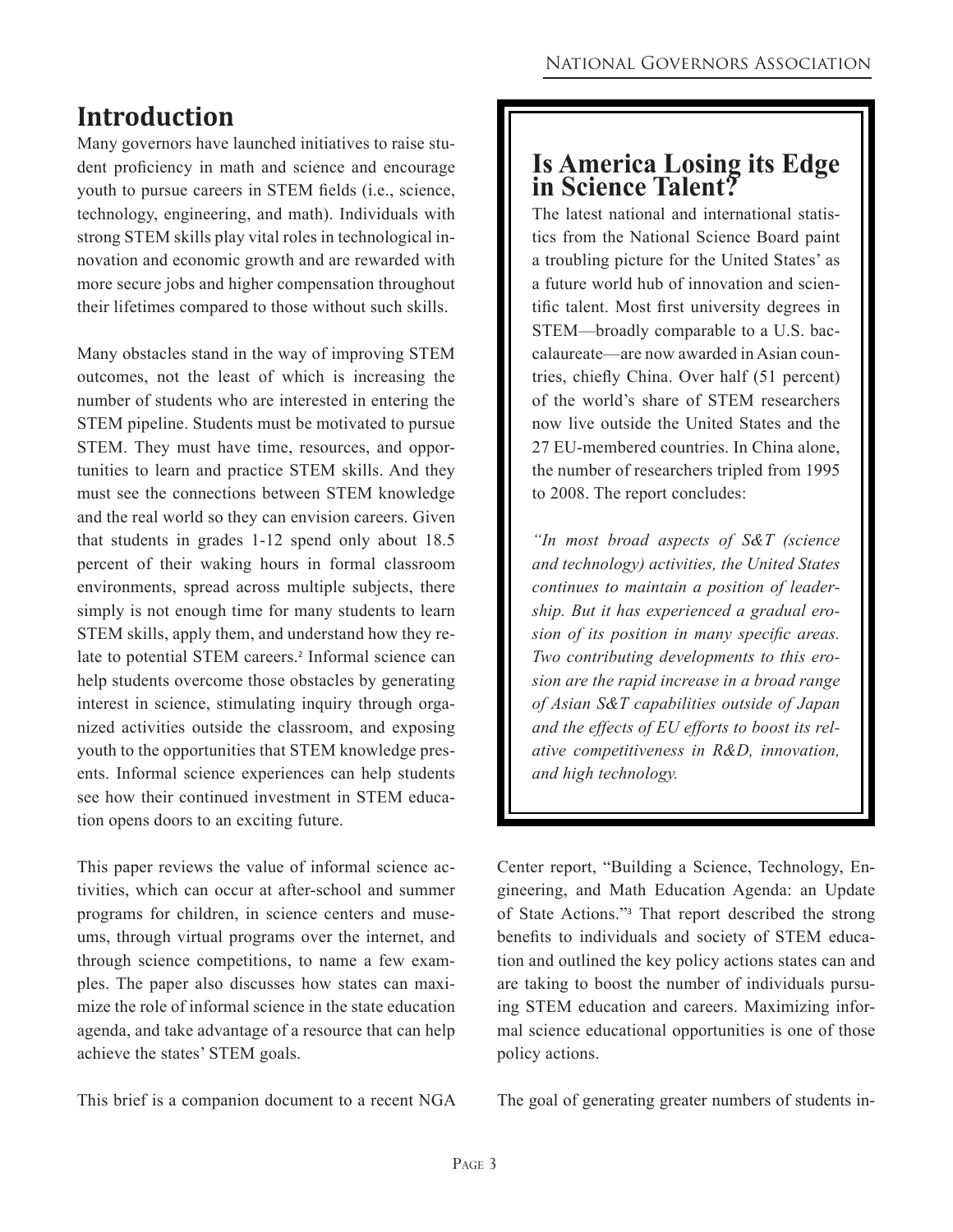

terested in science and pursuing STEM education and careers is vital to all regional economies and the country. As developing nations devote greater resources in producing STEM talent, a larger share of the global R&D workforce, investments, and benefits will reside outside the United States (see sidebar and Figure 1)<sup>4,5</sup>. A focused state STEM agenda coupled with support from informal science institutions can help reverse this trend.

# **The Value of Informal Science**

Over the last decade, the number of studies on the value of informal science on student learning and motivation has grown so swiftly that it is not possible to comprehensively review all of them in this paper. However, the collective message of these studies is that organized informal science activities can play a powerful role in motivating student interest in science and technology and raising student performance in STEM education.

Among the recent comprehensive studies often cited is a 2009 report from the National Research Council, "Learning Science in Informal Environments: People, Places, and Pursuits."<sup>6</sup> The report brought together experts in informal science to assess the evidence of science learning across settings, age groups, and duration.

Among its conclusions:

*"There is mounting evidence that structured, non-school science programs can feed or stimulate the science-specific interests of adults and children, may positively influence academic achievement for students, and may expand participants' sense of future science career options."*

A more recent study by the Afterschool Alliance examined evaluations of numerous afterschool programs across the country.<sup>7</sup> Their review found that attending high-quality STEM afterschool programs can yield three broad benefits: "improved attitudes toward STEM fields and careers, increased STEM knowledge and skills, and higher likelihood of graduation and pursuing a STEM career."

That good informal STEM programs can raise student success should not be surprising. Classroom research indicates that certain instructional practices—such as hands-on work and participating in a group project on STEM—appear to boost student achievement in the subjects addressed.<sup>8</sup> Those same attributes are found in good informal science programs.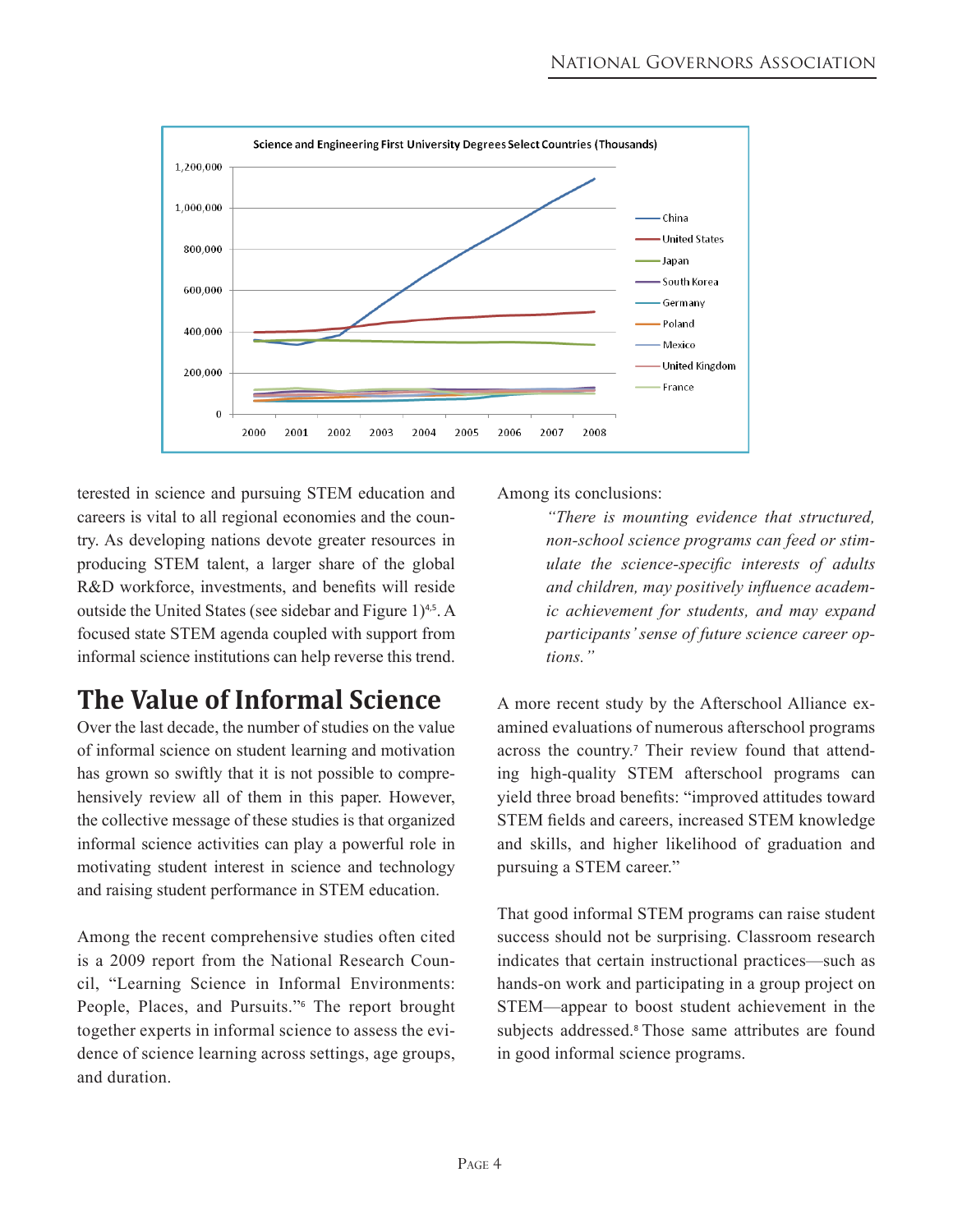Another benefit of informal science is its ability to increase student interest and confidence in science, potentially raising the number of students entering the pipeline to STEM study and careers. Recent research suggests that early positive experiences in science can spark an interest in pursuing a career in the field. Moreover, studies have found that students expecting to pursue a science-related career in the  $8<sup>th</sup>$  grade were 1.9 times more likely to earn a physical science or engineering degree than students without such expectations.<sup>9</sup>

A 2010 study examined the experiences reported by STEM scientists and graduate students that prompted them to enter their fields. Although 45 percent of the sample indicated that the motivating source was an intrinsic self-interest in the subject, another 40 percent reported that it was related to a school or educationbased experience, such as a science competition or a science camp. The previously cited study on informal STEM afterschool programs also found that many of the activities led to increased enrollment, interest, and participation in STEM-related courses and a positive shift in attitude about STEM-related careers.<sup>10</sup>

Nurturing interest and inspiration in math and science can be particularly important for boosting minority and female student involvement and achievement in STEM fields. Many of those students lack sufficient exposure to science and math activities and may find the subjects intimidating. Informal science activities can build student confidence in their abilities and bring more minority and female students into the STEM pipeline.

#### **The Different Facets of Informal Science**

There are several facets to informal science. This paper focusses on those programs that are organized, are structured around specific goals, and involve some collaboration with formal education institutions. To categorize those activities, this paper uses the following definitions, which are derived and modified from those used in a recent study by the Center for the Advancement of Informal Science Education:<sup>11</sup>

- • **Sustained student learning beyond the classroom**. These programs usually work with K-12 students in afterschool, weekend, and summer programs and serve students over multiple years. These activities may be organized by the school, but rely on partnerships with outside institutions such as science museums, zoos, local universities, and community centers. Professional and academic scientists typically are involved. The activities include lesson plans, science projects, worksite visits, and mentoring.
- • **Limited-duration programs that complement classroom learning**. These programs also involve collaboration with a partnering institution outside the classroom and last a semester or year at most. They tend to focus on helping students gain comfort in math and science concepts and understand connections to real-word problems. Though they are of shorter duration than sustained learning activities, they are equally structured and goal oriented. They include activities at museums, planetariums, and other science centers.
- • **Teacher professional development programs**. These programs are directed at giving teachers sustained professional development and support in science instruction and enhancing science knowledge.
- **Bringing resources to the classroom and student**. Many informal science institutions produce materials that can be used in the classroom or by students outside the classroom on their own. These materials include science kits, lesson plans for experiments, computer games, and simulations. Institutions that offer classroom demonstrations and visits by outside experts including those conducted over the internet fall into this category.

The examples cited in the sections below represent but a small fraction of the informal science programs in existence across the United States. Many more examples of high quality programs can be found through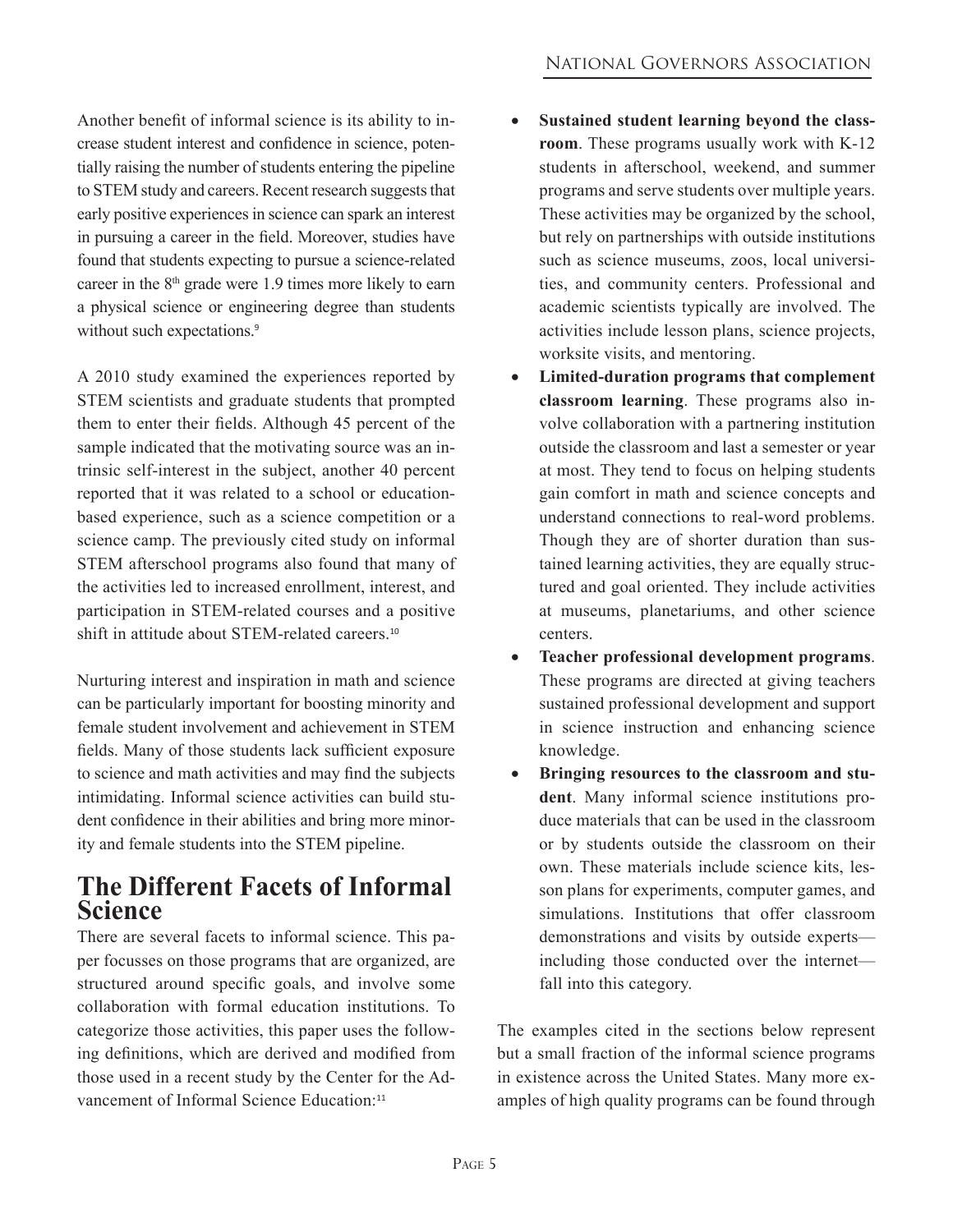the organizations cited in this report (see, for example, the Center for the Advancement of Informal Science Education, the Afterschool Alliance, and the National Science Foundation).

#### **Sustained Student Learning Beyond the Classroom**

Sustained afterschool informal STEM programs (which can include weekends and summer school) offer students activities over several years as they progress through different grade levels. Though the programs often are coordinated with schools, most occur at museums, science centers, and other venues and are supported by federal or philanthropic grants, with some state support going to the institution. In a survey that was last updated in 2008, the Education Commission of the States reported that 12 states provided state funds to elements of STEM-related afterschool activities, such as science competitions, state science fairs, or programs operated by other institutions.12 However, the vast majority of funding for afterschool science activities comes from the federal government (e.g., the 21st Century Community Learning Centers),private and corporate philanthropic grants, and individuals.<sup>13</sup>

Techbridge, for example, is a program in Oakland, California that focuses on helping girls discover a passion for technology, science, and engineering.<sup>14</sup> Techbridge, which offers afterschool and summer programs throughout the Bay area, uses hands-on activities, outside experts (who also serve as role models), and worksite visits to support girls working on projects in specific disciplines, such as computer science, chemistry, or biology. The program is supported by the National Science Foundation, numerous philanthropic and corporate foundations, and individuals.

The program teaches science to students by connecting it to real-world applications. For instance, in the CSI lesson plan for grades 5-8, Techbridge exploits student interest in real and fictional crime scene investigations to teach them what forensic science involves. They learn how crime scene investigations are con-

ducted and how to use methodical thinking to organize and examine various pieces of evidence. Experiments include: testing stomach contents for the presence of liver, dusting dishes to find and analyze fingerprints, using chromatography to compare various inks, using microscopy techniques to examine hair samples, and determining several blood types. Through those experiments (which can last between 4-6 hours over several days), students gain a further understanding of basic biological and chemical concepts. Other lesson plans cover such topics as chemical engineering, computers, design, and career exploration.

Since its founding by Chabot Space & Science Center in 2000, Techbridge has served over 5,000 girls in grades 5-12. As a result of participating in the Techbridge program in 2011, 89 percent of the students reported that they planned to study harder so they can go to college, 85 percent said they were more interested in working in science, technology, or engineering thanks to role model visits and field trips, and 82 percent could see themselves working in technology, science, or engineering.<sup>15</sup>

Youth Exploring Science (YES) in St. Louis, Missouri is another sustained learning example. YES is based at the Saint Louis Science Center and works with underprivileged teenagers throughout the course of their high school careers. It stresses inquiry-based learning that focuses on science, mathematics, and technology. The program was developed with funding from the National Science foundation and continues to be supported through private donations and the science center's general operating fund.<sup>16</sup>

Teens engage in Saturday learning labs and afterschool programs that help them build STEM skills through hands-on projects. Subjects cover such areas as astronomy, biofuels and energy, neuroscience, robotics and engineering, and agriscience.17 In the robotics and engineering program, for example, teens build robots and explore the disciplines involved in robotics. Through the use of open source hardware and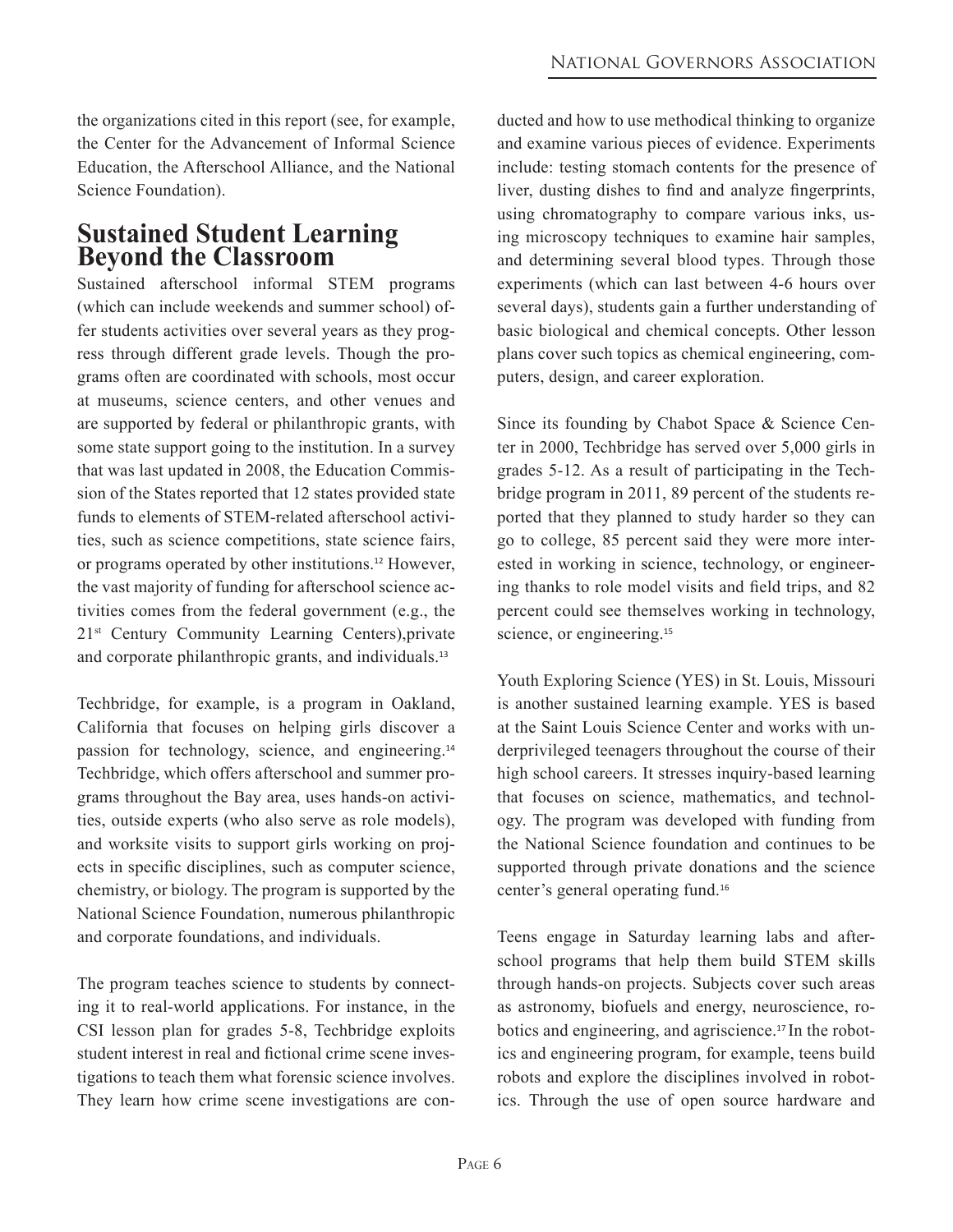software and robotic kits such as NXT Mindstorm, teens practice engineering design, evaluate problems, and develop solutions. Teens also apply their skills through team competitions, such as the FIRST Robotics Competition discussed later in this paper.

The YES program has documented a 95 percent high school graduation and college admissions rate against a city average of less than 60 percent.<sup>18</sup>

#### **Limited-Duration Programs That Complement Classroom Learning**

The programs in this category are similar to the sustained learning programs in that they are structured and goal oriented. However, the programs tend to be of shorter duration—such as one semester or a year and may closely complement classroom instruction.

For example, After-School Math PLUS (ASM+) is a national program targeting youth in grades 3-8. Its goal is to build student interest, confidence, conceptual knowledge, and skills in math. The program grew out of a pilot program funded in 2004 by the National Science Foundation and implemented by the Educational Equity Center at the Academy for Educational Development (EEC/AED) in New York.ASM+ was developed in collaboration with the New York Hall of Science (NYHS) and the St. Louis Science Center (SLSC), with participation and support from afterschool centers in their communities.<sup>19</sup>

ASM+ activities occur over the course of a semester and involve about 10 hours of after-school sessions and from 4 to 18 hours of museum sessions, some of which include parents. The sessions are designed to complement classroom instruction by helping children see the role of math in the real world.

The program is split into four thematic units each of which teach students to see math's presence in everyday experiences, like music, art, and the built environment. In the built environment theme, for example, students explore the immediate setting around them, looking at windows, doors, buildings, streets, and fences with a mathematical eye. Students make their own meter sticks and construct a tool out of rope to measure, collect data, convert it to scale on graph paper, and draw representational maps using scale and symbols. Students use what they have learned about scale, measurement, and their immediate built environment to create a blueprint for an "ideal" community. During their sessions at the museum, students use their blueprints to build a scale model representing their ideal community which is later shared with family and friends at a culminating event.

An evaluation was conducted of pilot YES programs implemented in New York City, St. Louis, Missouri, and Louisville, Kentucky. Among the findings:<sup>20</sup>

- Pre/post performance assessments of students' knowledge and skills showed that many students experienced positive gains including increased understanding of mathematical concepts such as symmetry and tessellations (the process of creating a two-dimensional plane using the repetition of a geometric shape with no overlaps and no gaps), facility with fractions and knowledge of visual displays of data.
- Parents were very positive about the program. Most believed their child enjoyed the activities and that their child's participation played some role in improving their child's ability in math. In addition, most surveyed parents agreed that participation in ASM+ increased their child's interest in math.

Science competitions and science fairs also can serve as an organizing force for informal science activities. Many such events encourage and rely on informal science institutions to mentor and support the teams engaged in the competition or fair. One of the most well-known national competitions is FIRST, a  $501(c)(3)$  not-for-profit organization that sponsors national and international robotics competi-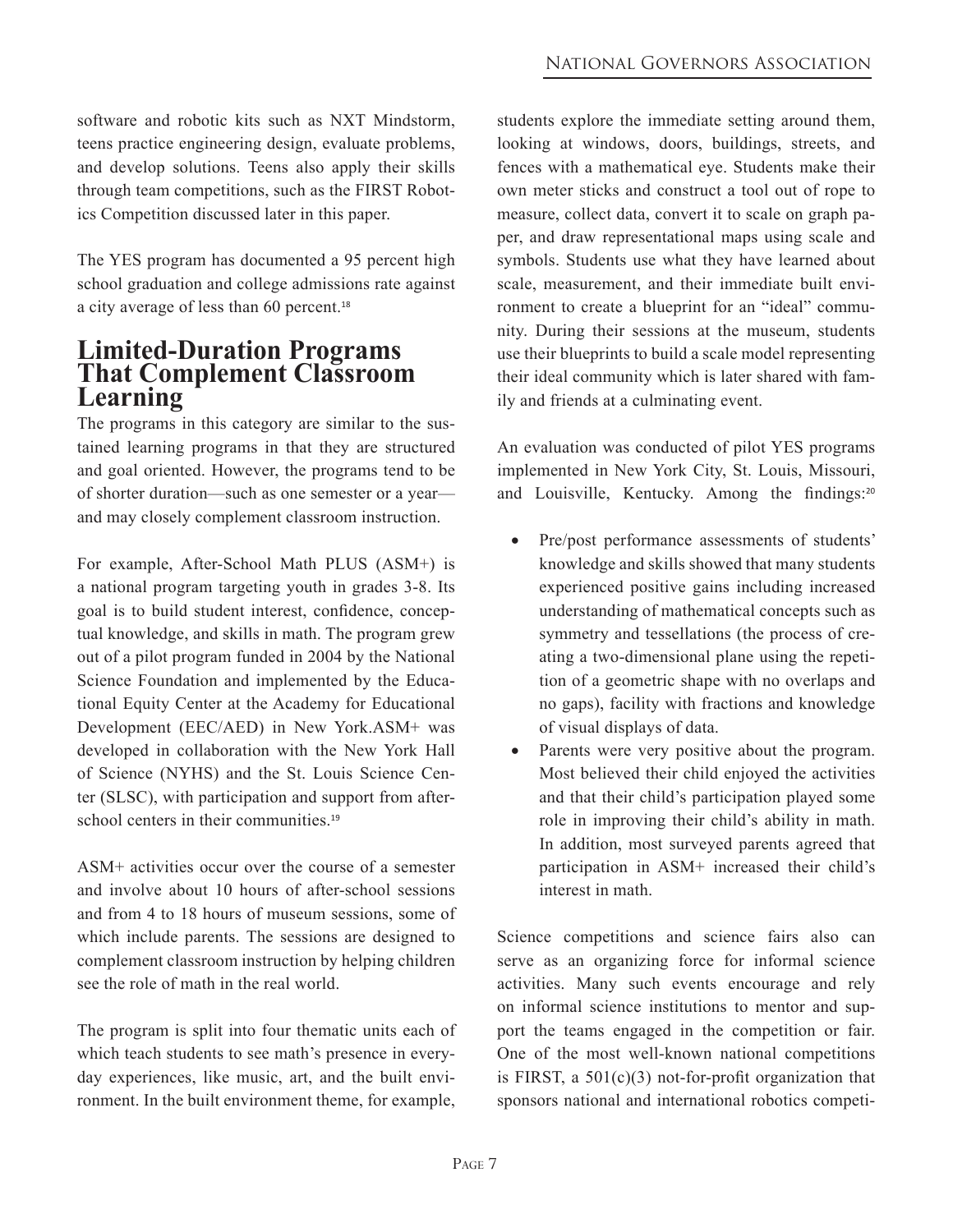# **4-H and STEM**

4-H is an example of a national organization committed to boosting student achievement in STEM, In addition to sponsoring teams that compete in robotics competitions, 4-H provides out-of-school STEM learning to more than 6 million youth through programs implemented at Land-Grant Universities and Colleges nationwide. The programs emphasize hands-on experiences in subjects such as agricultural, science, electricity, mechanics, natural sciences, rocketry, robotic, biofuels, renewable energy, and computer sciences. The stated objectives for the 4-H Science initiative "are to increase science interest and literacy among youth, to increase the number of youth pursuing post-secondary education in science, and to increase the number of youth pursuing science careers."

tions.21 Founded over 20 years ago by inventor Dean Kamen, the FIRST competition is open to students from across the country and around the world. The 2009-2010 FIRST season involved more than 210,000 youth and 90,000 mentors (often professional engineers), coaches, and volunteers from 56 countries. The competitions and team development are supported through corporate, foundation, and individual donations and through alliances with educational and professional institutions. Several informal science programs—such as the YES program described in the previous section and those developed by the Girl Scouts and 4-H—host and support FIRST teams (see sidebar on 4-H).<sup>22</sup>

FIRST has a number of programs ranging in complexity and difficulty starting with its junior FIRST Lego League, which introduces children ages 6-9 to the exciting world of science and technology. In the FIRST Tech Challenge, designed for ages 14-18, teams of up to 10 students design, build, and program their robots to compete against other teams. Teams—which include coaches, mentors, and volunteers—must develop strategy and build robots based on sound engineering principles. The competitions give students an opportunity to:

- Apply real-world math and science concepts;
- Develop problem-solving, organizational, and team-building skills;
- Compete and cooperate in alliances at tournaments;
- Earn a place in the World Championship; and
- Qualify for more than \$7 million in college scholarships.

A 2005 evaluation of the program found that FIRST alumni were<sup>-23</sup>

- Significantly more likely to attend college on a full-time basis than comparison students(88 percent vs. 53 percent);
- Nearly two times as likely to major in a science or engineering field (55 percent vs. 28 percent) and more than three times as likely to have majored specifically in engineering (41 percent vs. 13 percent);
- Roughly 10 times as likely to have had an apprenticeship, internship, or co-op job in their freshman year (27 percent vs. 2.7 percent);
- Significantly more likely to expect to achieve a postgraduate degree (Master's degree or higher: 77 percent vs. 69 percent); and
- More than twice as likely to expect to pursue a science or technology career (45 percent vs. 20 percent)and nearly four times as likely to expect to pursue a career specifically in engineering (31 percent vs. 8 percent).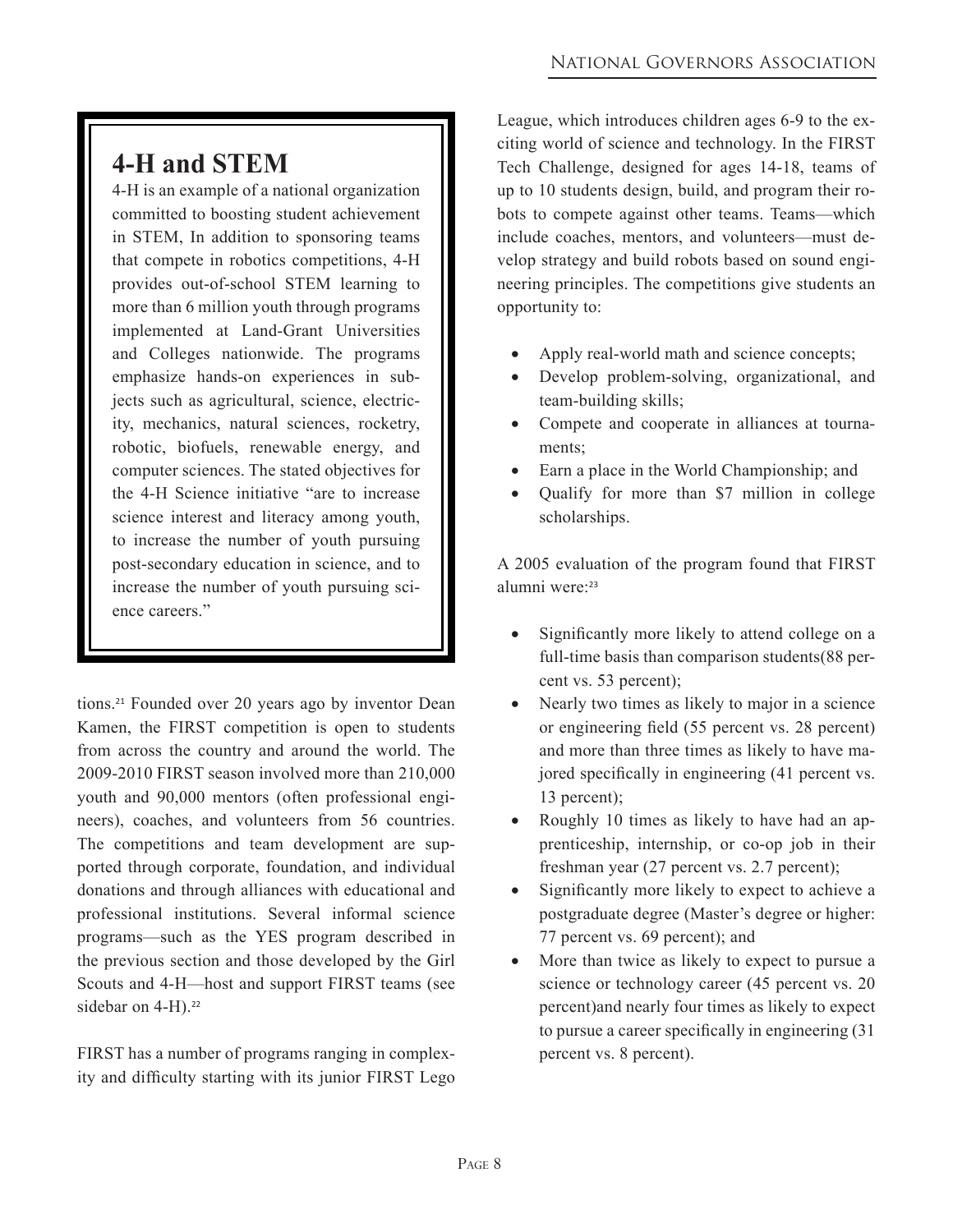### **Teacher Professional Development Programs**

A large number of science institutions offer professional development to teachers wishing to improve their capabilities in science instruction. The programs typically help teachers learn how to demonstrate basic science concepts, stimulate student inquiry, and guide students in designing science experiments. Most combine professional development with student activities so the teacher can apply their acquired skills using exhibits and other resources available through the institution.

For example, the Exploratorium in San Francisco is a museum of science, art, and human perception that includes a wide range of interactive exhibits.24 The Exploratorium also offers a number of professional development opportunities for science teachers, including spring teacher workshops, a summer institute, a beginning teacher program (which combines workshops, summer institutes and museum resources over a two-year period), and a leadership program (which trains alumni of the teacher institutes in training the novice teachers).

The two-year Beginning Teacher Program is open to middle and high school science teachers throughout the San Francisco Bay Area. It includes four Saturday workshops, a two-week summer institute led by Exploratorium staff scientists and educators, use of the museum's teacher resources, and regular meetings with a support group of other beginning teachers and an experienced science teacher. Experienced science teachers also are available to assist the beginning teachers in their classroom. At the end of each semester, participating teachers receive a stipend and are eligible for receiving continuing education credits. The institutes receive support from a variety of sources, including the National Science Foundation, Noyce Foundation, and Carnegie Corporation of America.

Another example is Urban Advantage (UA), which began as a standards-based educational partnership between New York City public schools and science institutions such as zoos, botanical gardens, museums, and

science centers.<sup>25</sup> The program combines professional development of teachers with student learning activities that focus on developing scientific inquiry and analysis. The NYC program began partly to help students meet a city-wide mandate requiring all eighth graders to complete long-term scientific investigations (known as "exit projects"). Four types of exit projects are permitted: (1) controlled experiments; (2) field studies; (3) design projects; or (4) secondary research (in which students use scientific data sets obtained by others).The program has since grown to include Boston, Denver, and Miami.<sup>26</sup>

Professional development in the NYC program involves at least two years of training. The first year begins with twelve hours of orientation that includes showing teachers how to pace investigations across the school year, plan field trips, embed resources in instruction, use UA-provided equipment and resources, and teach students the process of experimental design. During the remaining 36 hours of professional development, teachers attend sessions at two institutions of their choice and complete two different kinds of exit projects themselves. The exit projects are similar to those students must conduct, essentially testing a hypothesis and explaining the findings.

The second year of professional development (teachers may continue beyond two years) involves a total of ten hours of workshop instructions offered after school and on weekends. Workshops include learning how to explain scientific concepts—such as plate tectonics, natural selections, and weather—and teaching students how to develop good scientific conclusions based on claims, evidence, and reasoning. Teachers are offered a stipend to participate in the training.

In 2010, researchers at New York University conducted an evaluation of the Urban Advantage program.<sup>27</sup> They found that UA schools outperformed non-UA schools in 2007-08 with an average of 54 percent of students meeting the standards on the 8th Grade New York State Science Examination, compared to 46 percent of students at non-UA schools.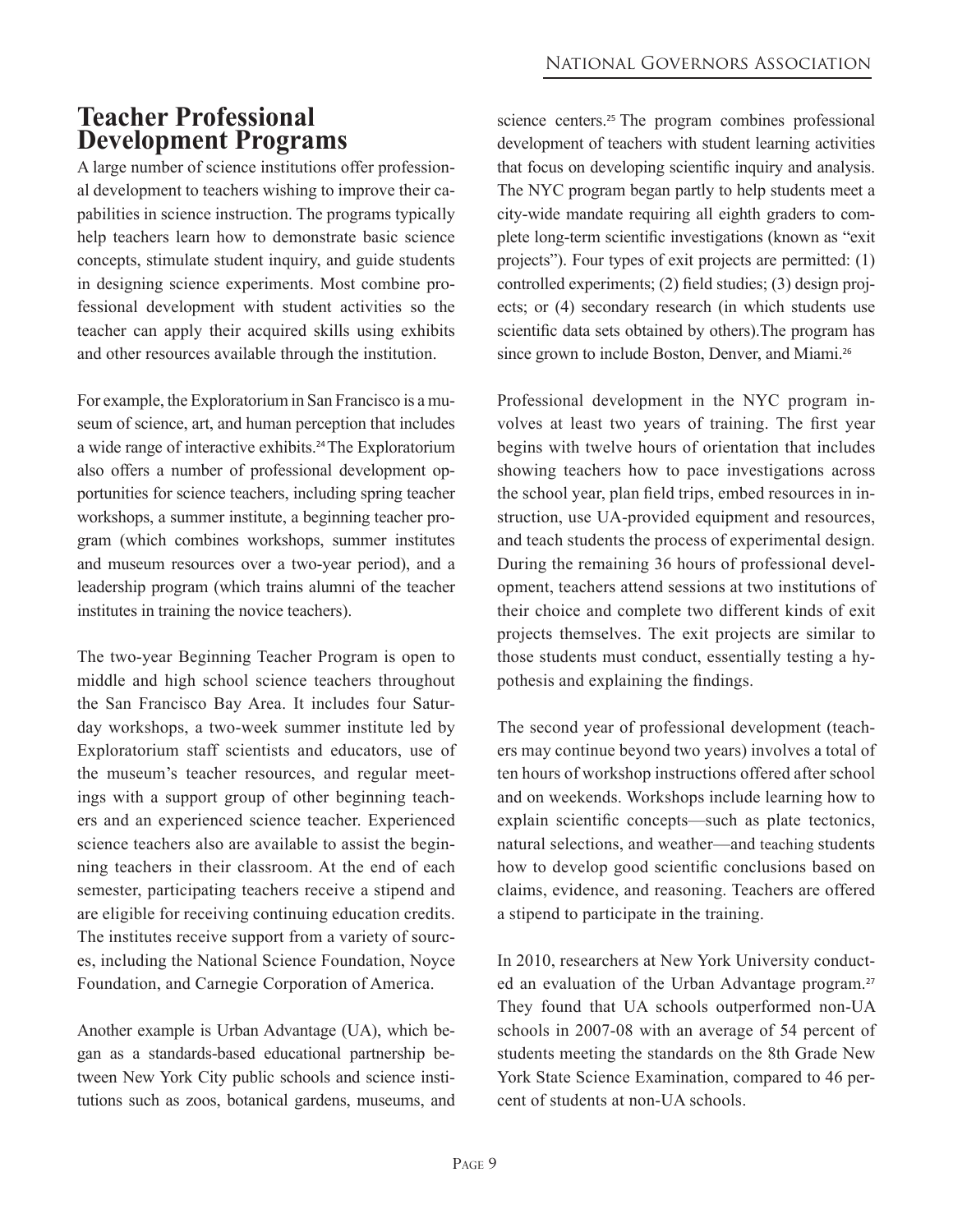#### **Bringing Resources to the Classroom and Student**

A final category of informal science involves programs that bring outside experts and/or resources into the classroom to teach and demonstrate science concepts. Those programs often provide kits and materials that can be used in the classroom or by students on their own.

For instance, for several decades the state of Washington has funded the Science on Wheels program at the Pacific Science Center in Seattle.<sup>28</sup> The program uses a van equipped with exhibits and lab demonstrations to bring informal science to Washington schools. A full day science van visit can include a science show, an exhibit area, and hands-on science lessons taught in the classrooms. All programs are standards-based.<sup>29</sup>

In the Mathfinder full-day science visit, for example, the Science on Wheels van brings tabletop exhibit sets, experiments, and activities. In addition to the exhibits and a science show, teachers can choose a 45-minute hands-on science lesson to be taught in their class. For example, grades 3-5 can receive the "Code Breakers" lesson, which shows students the math in real-life codes and messages. Students work in two-person groups to unravel secret messages, break historical codes, decipher mysteries, and create their own codes based on logic and patterns.

Another program that is national in scope and webbased is Immersion Learning™, which uses the internet to bring ocean adventures and discoveries to classrooms, after-school settings and informal learning arenas.30 The program is a collaboration of the Mystic Aquarium and Institute for Exploration, the University of Rhode Island, and the National Oceanic and Atmospheric Administration. The program features live webcasts from one or more real-world oceangoing expeditions each year, hands-on science activities, interactive games, videos, and lesson plans. School districts apply to be a partner site so they can have access to curriculum materials, the library of materials, and webcasts.

Co-founded by Dr. Robert Ballard, who first discovered and surveyed the wreck of the HMS Titanic, Immersion Learning™ offers live interviews with scientists (including Dr. Ballard) and archived materials from previous explorations. Exploration videos, computer simulations, and other resources are combined into lesson plans that teachers can use to show students about science in the real world, such as how volcanoes create islands. Each year, Immersion hosts a professional development conference for all Immersion sites to teach them how to use the lesson plans and demonstrate new program resources.

Programs like Science on Wheels and Immersion require more direct engagement with schools since most of the resources are used in the classroom by teachers. The impact of those types of programs has not been evaluated to the degree that more structured, after-school activities have been.

### **Challenges**

Several challenges stand in the way of states' fully utilizing informal science education. That is unfortunate, because most quality programs involve little if any direct state funding and do not compete with other state education dollars or classroom time. Instead, in most cases they present high value, low cost educational opportunities that complement and reinforce STEM classroom learning.

Perhaps the first challenge—and a key one—is that many states do not recognize and promote the role that informal science can play in buttressing other state actions around STEM. Thus, the state may be adopting more rigorous math and science standards, recruiting and retaining more qualified teachers, and providing more rigorous preparation for STEM students, while not taking full advantage of afterschool programs or teacher professional development opportunities provided through informal science institutions. As a result, school districts engage with the informal science community in a patchwork fashion, with robust activities in some areas and none in others.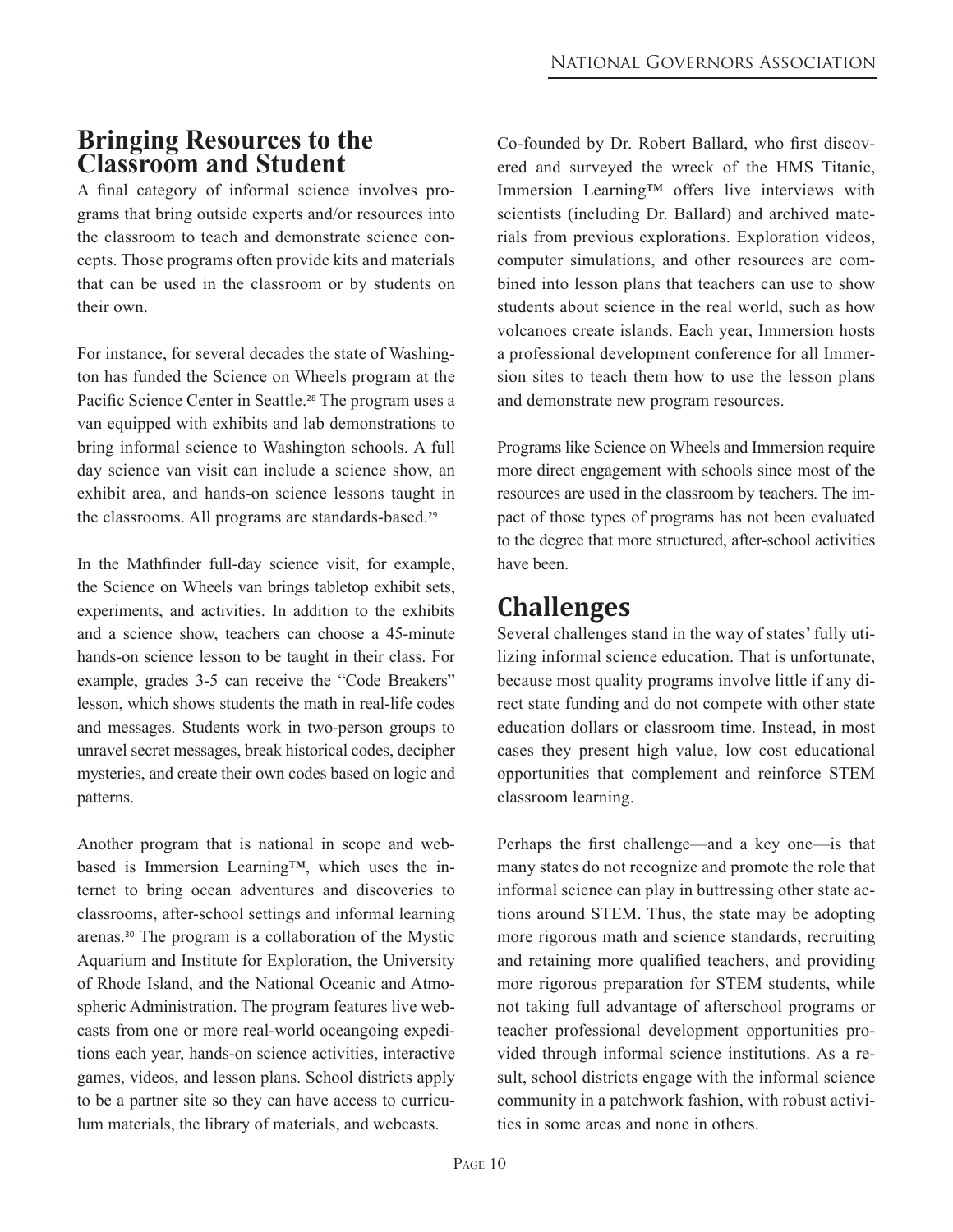Second, schools and school districts are often left on their own to find and choose quality programs. Although many websites and publications describe the role, value, and structure of individual programs, schools and teachers typically must conduct the research on their own and make their own choices. Often it is up to the informal science institution, such as a local museum, to reach out to individual schools and districts. A central clearinghouse of information on quality programs available throughout the state would be helpful.

Finally, more evaluations of programs are needed to show their impact on students, both in terms of building an interest in science *and* in improving student achievement. The informal science community strongly backs evaluations, and most good programs can provide evaluation data. But new evaluations are constantly needed as programs evolve or become transferred to new places. Generally, it is up to the individual school or district to conduct an evaluation, so cost can be an issue.

### **Taking Action**

Because informal science offers states a powerful, lowcost way to help achieve the goals of an overall STEM strategy, governors should consider several actions to take full advantage of informal science options.

• Explicitly include informal science education as a key part of an action agenda to improve STEM literacy and proficiency among the state's youth. Include representatives from informal science institutions on state STEM advisory councils along with business and philanthropic members. Encourage the councils to identify programs with demonstrated results and recommend options that promote partnerships between formal and informal education institutions. This is similar to the approach taken by the Governor's STEM Advisory Council in Iowa which, among its objectives, seeks to "collaborate with participants and parties from the public and private sectors to promote STEM education, innovation and careers statewide."<sup>31</sup>

- Continue to support quality informal science programs in the state, such as those offered by museums and science centers. In most cases, state funds are matched several times over by other donations and grants to run these programs. Those programs not only complement classroom instruction, but they frequently include teacher professional development, which improves teacher effectiveness.
- Encourage districts to support more projectbased STEM learning in after-school environments. One example is including a science exit project for middle or high school students similar in nature to the one implemented in New York City schools. Informal science institutions are uniquely positioned to support the activities needed to complete such projects in their afterschool programs.
- Encourage the governor's STEM council or state education agency to oversee the creation of an on-line catalogue of informal science activities offered throughout the state and a compendium of program evaluations. Such a catalogue would be useful to schools, teachers, parents, and students and could help identify gaps in the type of programs offered.

By bringing informal science together with other state actions around STEM, the goal of more students pursuing STEM education and careers may be realized.

> *Contact: Tabitha Grossman, Ph.D. Program Director, Education Division 202/624-5312*

*This issue brief was written by John Thomasian of Black Point Policy Solutions, LLC.*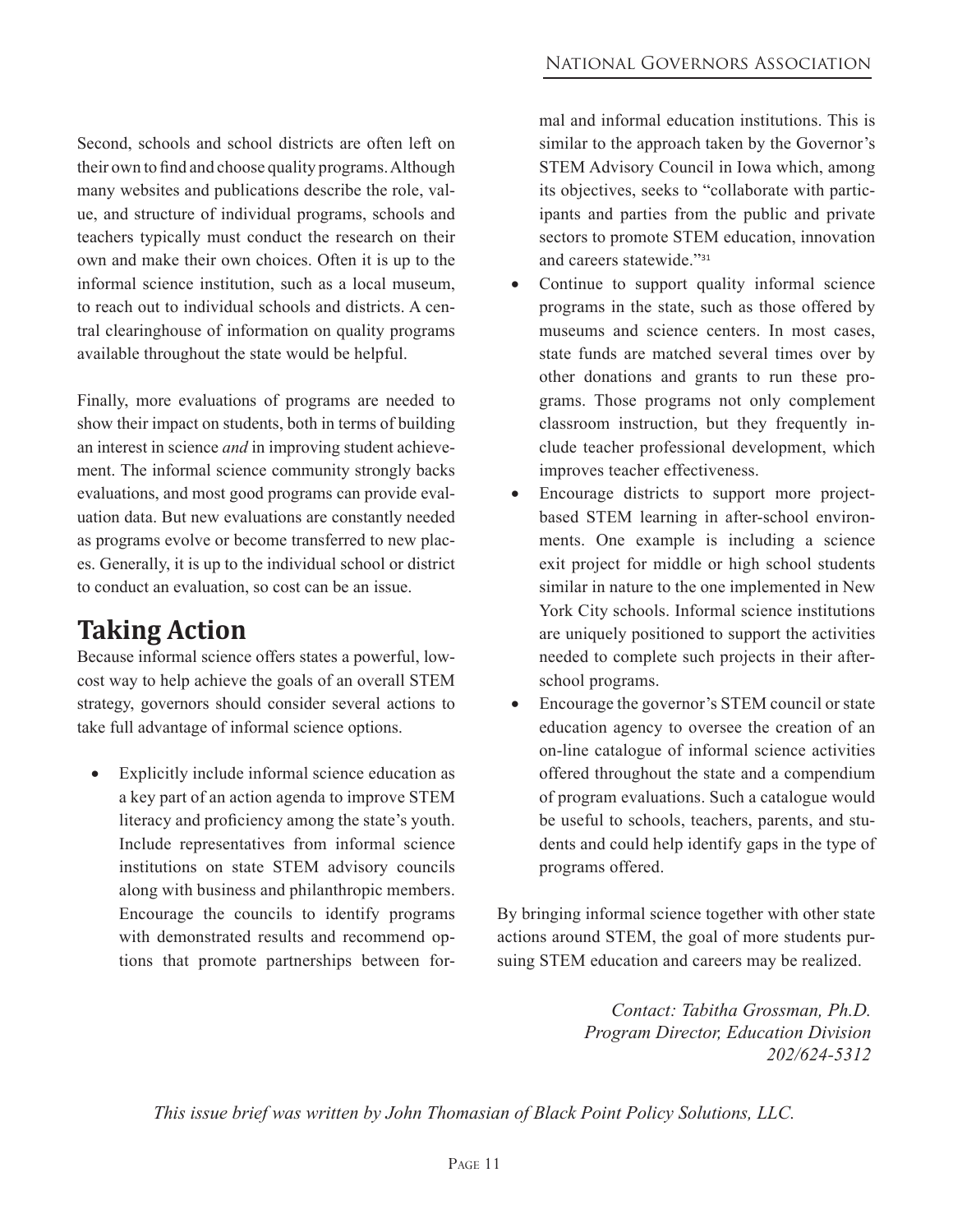# **(Endnotes)**

- 1. Governor's STEM Advisory Council. 2011. http://www.iowamathscience.org/sites/default/files/12-20\_info.\_doc.\_govs stem council.pdf. Accessed February 14, 2012.
- 2. LIFE: Learning in Formal and Informal Environments website. "About the LIFE Center." http://www.life-slc.org/about/ citationdetails.html (accessed January 9, 2012).
- 3. John Thomasian. December 2011. "Building a Science, Technology, Engineering, and Math Education Agenda: An Update of State Actions." National Governors Association Center for Best Practices. http://www.nga.org/files/live/sites/ NGA/files/pdf/1112STEMGUIDE.PDF.
- 4. National Science Board. January 2012. "Science and Engineering Indicators 2012." "Overview." National Science Foundation. http://www.nsf.gov/statistics/seind12/pdf/overview.pdf.
- 5. National Science Board. January 2012. "Science and Engineering Indicators 2012." Appendix Table 2-33. http://www. nsf.gov/statistics/seind12/appendix.htm.
- 6. National Research Council. 2009. *Learning Science in Informal Environments: People, Places, and Pursuits.* Committee on Learning Science in Informal Environments. The National Academies Press. http://www.nap.edu/catalog. php?record\_id=12190.
- 7. Afterschool Alliance. September 2011. "STEM Learning in Afterschool: An Analysis of Impact and Outcomes". http:// www.afterschoolalliance.org/documents/STEM-Afterschool-Outcomes.pdf.
- 8. Xianglei Chen. July 2009. "Students Who Study Science, Technology, Engineering, and Mathematics (STEM) in Postsecondary Education." National Center for Education Statistic. NCES 2009-161. http://nces.ed.gov/pubs2009/2009161. pdf.
- 9. Adam Maltese and Robert Tai. March 2010. "Eyeballs on the Fridge: Sources of Early Interest in Science." International Journal of Science Education, Vol. 32, No. 5, pp. 669-685. http://www.tandfonline.com/doi/abs/10.1080/09500690902792385.
- 10. Afterschool Alliance. September 2011.
- 11. B. Bevan et al. 2010. "Making Science Matter: Collaborations between Informal Science Education Organizations and Schools." A CAISE inquiry Group Report, Center for Advancement of Informal Science Education (CAISE). http://caise. insci.org/news/97/51/Making-Science-Matter-Collaborations-Between-Informal-Science-Education-Organizations-and-Schools/d,resources-page-item-detail.
- 12. Education Commission of the States. 2008. "High School-Level STEM Initiatives: State Support for Afterschool/ELO Programs in STEM (Such as Robotics, Science Olympiad, INTEL) That Focus on Supporting Student Interest in STEM." http://mb2.ecs.org/reports/Report.aspx?id=1420. Accessed January 11, 2012.
- 13. National Science Foundation. Informal Science Education website. http://www.nsf.gov/funding/pgm\_summ.jsp?pims\_ id=5361. Accessed January 20, 2012.
- 14. Techbridge website. http://www.techbridgegirls.org/Home.aspx. Accessed January 11, 2012.
- 15. Techbridge website. About Us. Evaluations. http://www.techbridgegirls.org/AboutUs/EvaluationResults.aspx. Accessed January 11, 2012.
- 16. B. Bevan et al. 2010.
- 17. Youth Exploring Science (YES) website. http://www.youthexploringscience.com/. Accessed January 11, 2012.
- 18. B. Bevan et al. 2010.
- 19. Academy for Educational Development Center for School and Community Services. 2007. "After-School Math Plus Final Evaluation Report." http://www.edequity.org/files//Final%20Evaluation%20Report%20-%20After-School%20Math%20 PLUS.pdf.
- 20. Academy for Educational Development Center for School and Community Services. 2007.